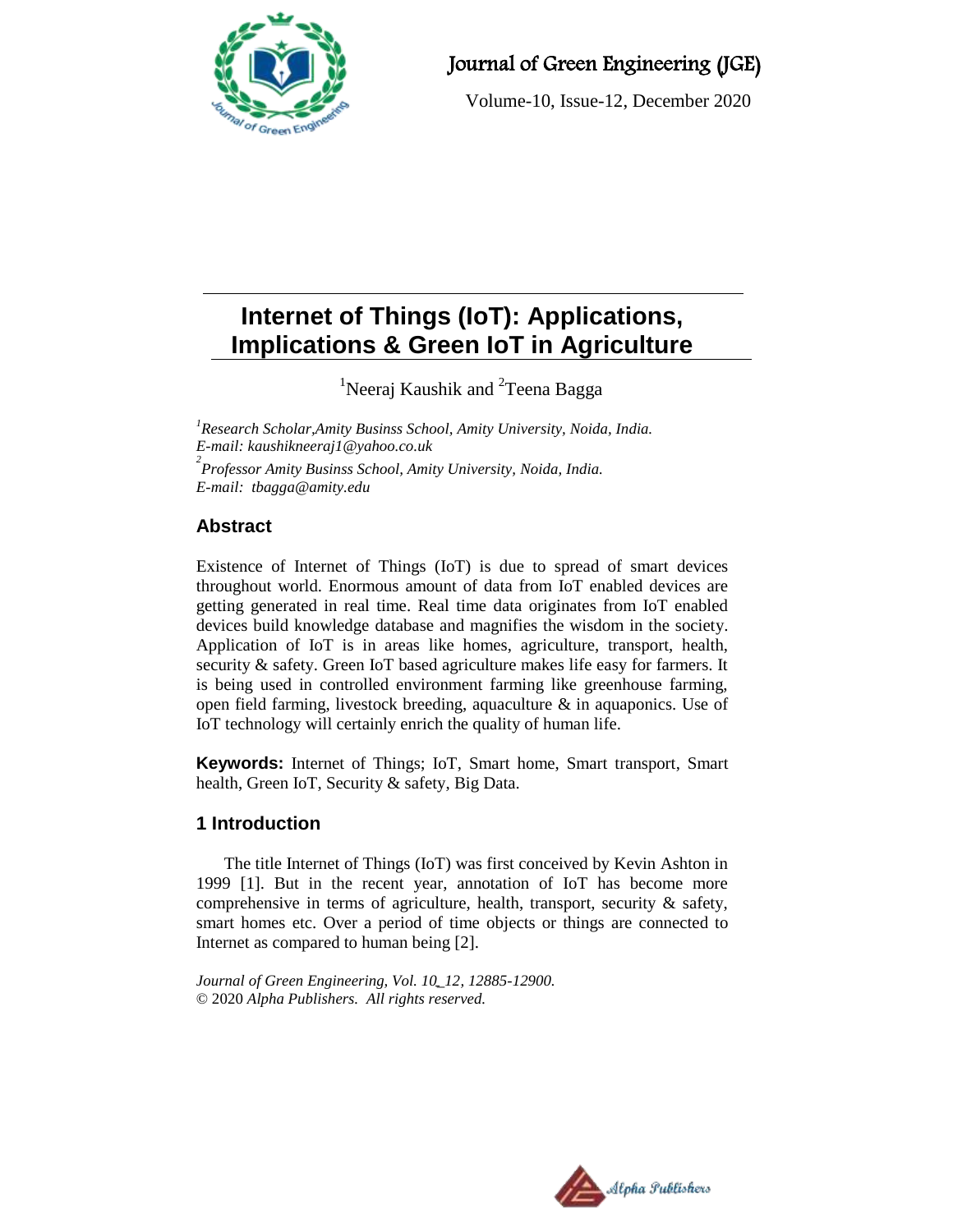#### *1.1 Trend of Connected Devices Across Globe*

Internet of Things (IoT) was came into existence in 2009. Connected devices on internet has increased compare to no of people. Till 2020 number of expected connected devices will be more than 50 billion compare to population of 7.6 billion. As an average each person will be having 6.58 devices. Figure 1 shows Connected Devices by 2020.



**Figure 1** Connected Devices by 2020

# *1.2 IoT Platform Evolution*

Emerging technologies like are redefining, how companies see and use IOT platform. While technologies continue to evolve towards connectivity and ecosystem enabling platform, business must understand and redefine strategies to exploit these opportunities. IoT technology are facilitating highly obstreperous models & encouraging organization to innovate in digital arena. As per Gartner report on Hype cycle for emerging technologies, IOT platform is one of emerging platform and will be into existence for 5 to 10 years of time. Figure 2 shows Hype Curve for Emerging Tehnologies, 2018.



**Figure 2** Hype Curve for Emerging Tehnologies, 2018 [2]

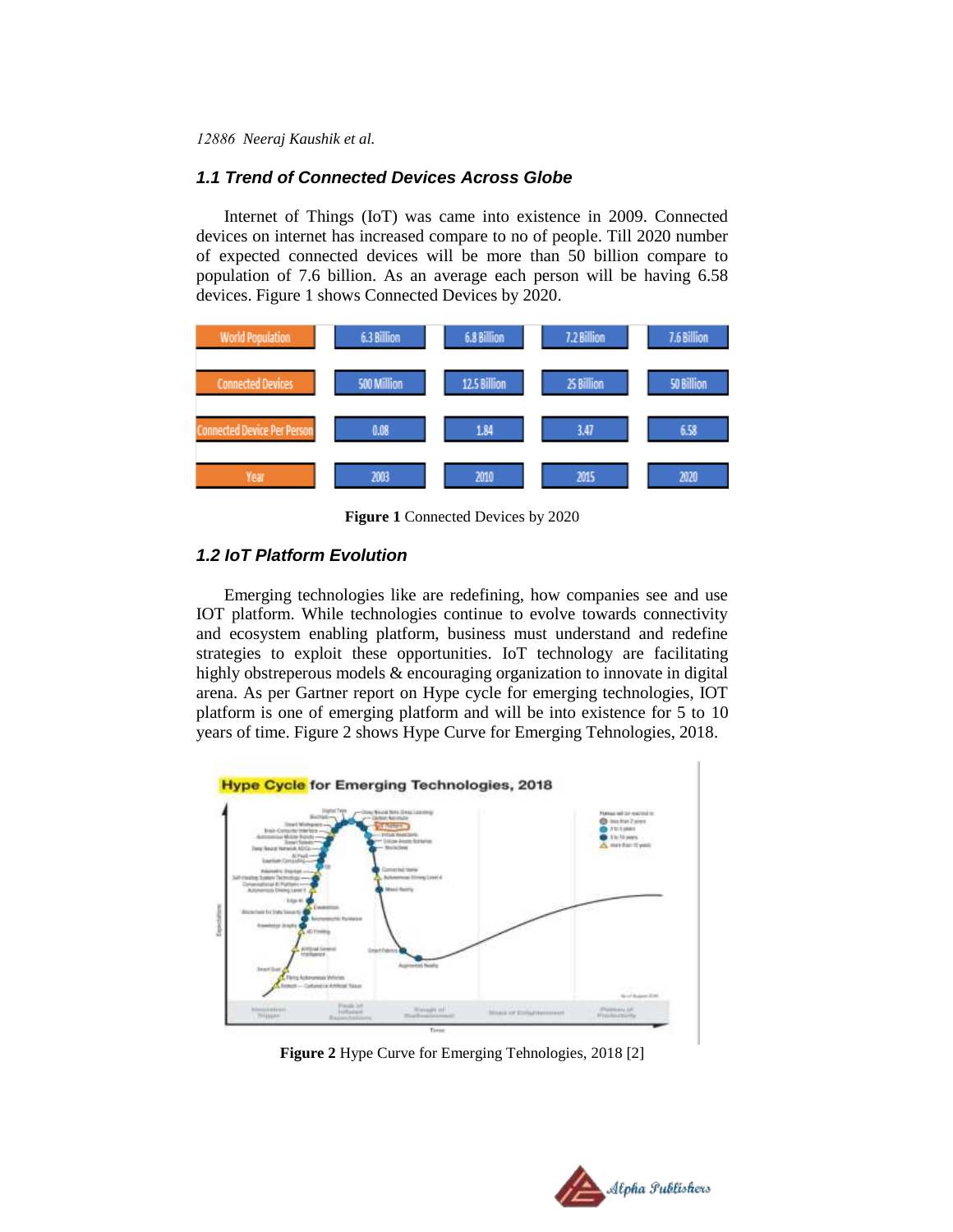#### *1.3 Green IoT in Agriculture*

#### *1.3.1 Need of IoT*

With the ever-growing increase in world's population, there is skyrocketing demand for food. Parallelly, with global warming and climate change there is fastened depletion of natural resources and increased weather uncertainty. This altogether poses a huge challenge to match food production with its demand. Not only this, there is a huge disparity in availability of food in different parts of the world due to uneven distribution of natural resources and income inequalities. This is evident through Global hunger index that millions are suffering from hunger and malnutrition particularly in the continents of Africa and Asia. One of the many factors behind this massive problem includes unavailability of food at affordable prices. This calls for a sustainable solution to provide food security in all the parts of the world.

Another major issue in the field of agriculture relates to the poor return on investment to the farmers, particularly small and marginal farmers, which discourages them to continue with farming. It also results in disguised unemployment, poor productivity, and poor income of the farming community.

In a country like India, where agriculture is the primary source of livelihood for around 58% of the population, it contributes only 17-18% to the country's GDP. This clearly shows the underlying problem of poor economic returns to the farmers.

However, there is an increasing shift of workforce from agriculture to other sectors due to dismal future of opportunities and poor income in the field. This is creating huge supply-demand gap in manpower in the field of agriculture in many parts of the world.

To sustain agricultural growth and ensure food security, it is therefore, of utmost importance to improve efficiency in agriculture by deploying latest technologies and providing incentives to farmers by improving return on investments. IoT enabled smart farming brings solutions to these problems by enhancing productivity, increasing returns, and reducing wastage.

# *1.3.2 Green IoT Architecture*

Sensor networks are used in agriculture, health, transport, securities, homes, industries related applications. In agriculture entire life cycle starting from ingredient supply, growth, packaging, distribution & consumption can be monitored & controlled by green IoT framework [3]. Growth of the plants can be monitored by using temperature, humidity, pressure etc sensors. IoT frame work can be used in controlled & open environment planting, livestock breeding, aquaculture and aquaponics. Similarly, human health parameters like blood pressure, heart rate, blood sugar, sleep pattern etc can be

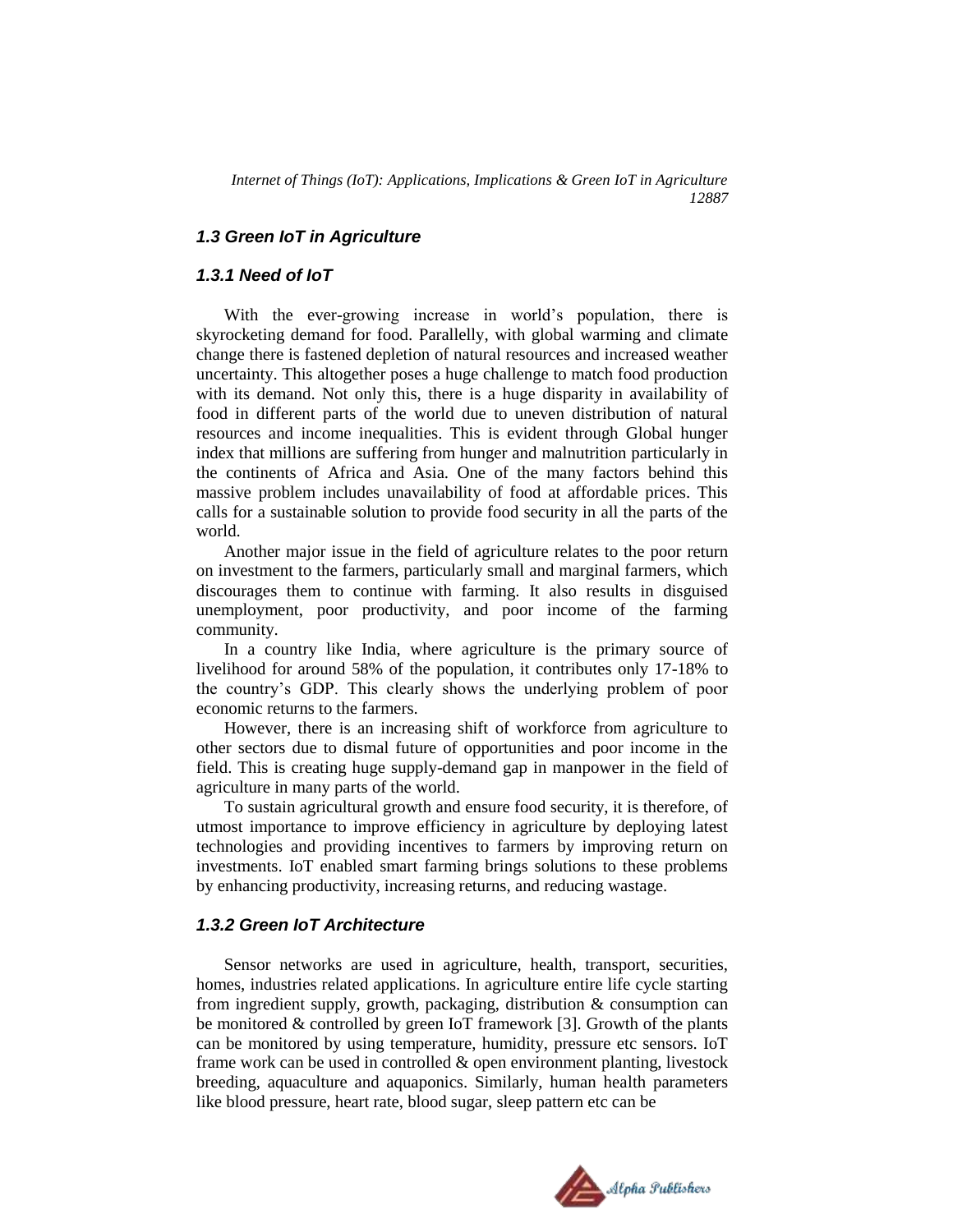monitored by using IoT enabled sensors. Data collected through sensor network is utilised by hospitals for recommending appropriate treatment for the patient remotely. However, this paper cover green IoT in agriculture.

Sensor network collects the data from IoT enabled devices through physical sensors and share the data centrally on cloud computing infrastructure. After processing of voluminous of data, user will be able to see the results on the application user interface (UI). As per Mark Hachman [4], in 2012 all world data centre consumes 30 billion watts of electricity which is equivalent to output of 30 nuclear plants. Electricity required for data centres for cooling of servers & data centres for one year, can power 5 million houses for one year. Therefore, there is ned to optimize the power consumption & build energy efficiency enabled IoT network.



**Figure 3** Green IoT Application Architecture in Agriculture [4]

Following point to be considered for saving power consumption during deployment of Green IoT architecture [4]: -

- Sensors or cloud computing infrastructure should be enabled, if it is required otherwise, it should go on sleep mode.
- Data transmission consumes lot of power. Hence sensor should send data, which is actually required.
- Data transmission should be through optimal wireless path in wireless communication network.
- By using renewable resources (water, solar, timber, biomass etc). Therefore, utilizing renewable energy resources to reduce the dependency on oil & emission of CO2.

# **2 Literature Review**

Green IoT is being used in managing life cycle in agriculture starting from inventory management of ingredients and ordering based on requirement. Checking temperature, humidity & growth of plants. Post harvesting, IoT technology is used in processing, packaging, distribution & storages [3].

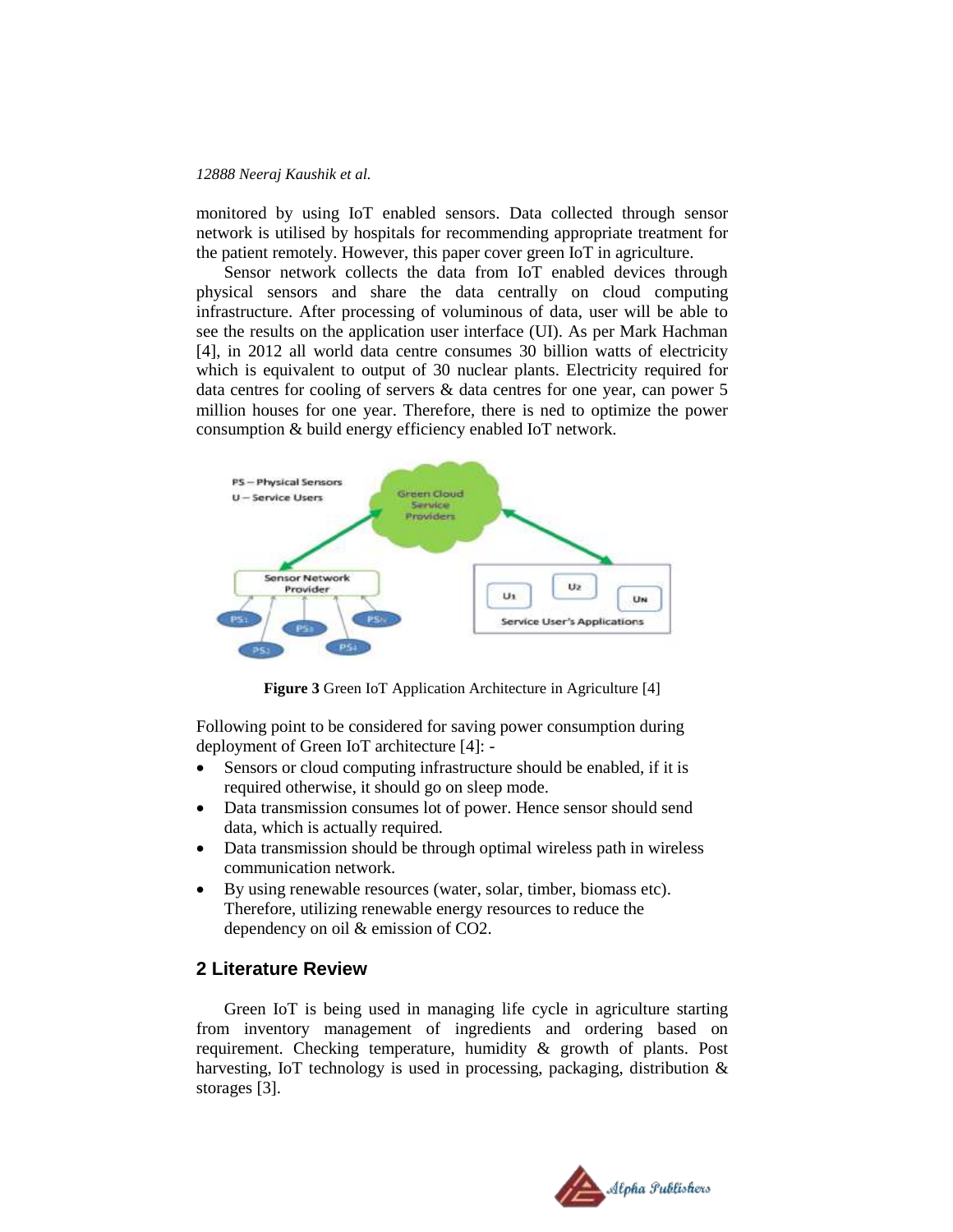Sensors are deployed in agricultural fields, which collects the data and send to cloud service provider. Service user application fetch the data from the cloud and farmers/ researchers get the relevant information for use [4].

Smart or intelligent transportation is developed by either transport department in government or transportation authorities. Proactive traffic information, on line traffic control, promoting electric vehicles etc are the some of the examples of smart transportation [5].

Smart home application exists since decade, however there are still constraint for adoption of technology due to impractical ideas, lack of industry standards and cost [5].

Trust, security & privacy are vital issues in real-world. Security can be deployed either at physical level or logical level [5].

IoT provide smart solutions for screening passengers & their bags, online fare collection through smart toll systems. Transportation for people & goods are more efficient by using smart transportation. Automated managing & tracking of luggage at airport will reduce manual operation of airlines and will enhance security [6].

Smart transportation system can be deployed by using smart phones, RFID, sensors & bus navigation systems. Application connected to IoT systems will produce smart transportation system [7]

Home domain can be formed by connecting home appliances, smart meters, security system, healthcare system & community entertainments with home gateway. It empowers a variety of services like monitoring health proactively and keep eye on neighborhood activities for safety & security [8]. Home gateway (Arduino Ethernet server, router, firewall) establish connectivity between Android smart phone & home appliances to control the devices like power plug, light switches, temperature & current sensor [9].

For safety & security in society, city, apartments, public places, IOT enabled sensors are used, which internally process the information and share to relevant centers like control centers, police stations, fire brigade stations, surveillance control centers [10].

Privacy & security are vital challenges while implementing IOT enabled solutions. Implementation of robust security system is important to safeguard security & privacy in various areas like businesses, transport & personal life along with adherence of data privacy law [11].

Real time data helps in either serving the customer or for individuals to monitoring & control IOT enabled devices. The case study on Omani banks by the author demonstrate that IoT along with Big Data analytics helps in to address current issues as well as in forecasting. Patrons can be provided with better services [12].

IoT provides chance to retail stores to mature their system so that mobile phones, store shelves, shopping basket and products will become smart and provide data for further analysis. It will also increase on-line interaction with end customers, which in turn helps in future planning [13].

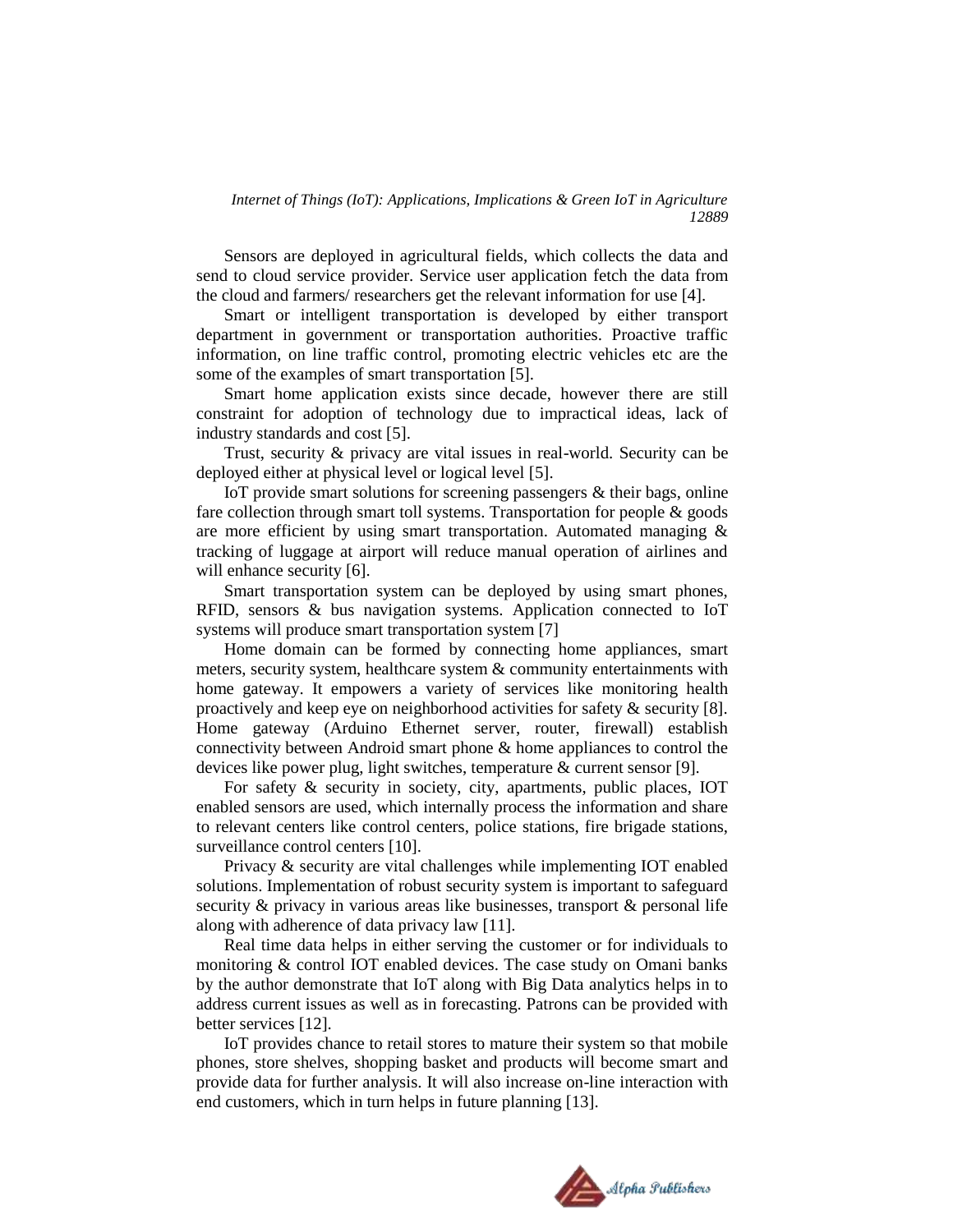IoT solutions provide proactive monitoring medical parameters of individuals and taking preventive actions to control any disease before it become chronic in nature also IOT enabled solutions ensures timely delivery of drugs [6].

Real time benefit of disruptive technologies like artificial intelligence, IoT comes after amalgamation with big data to manage plethora of complex data [14].

Smart technologies long with computation will lead to efficacious business operations. However, to achieve that, there are constraints like high investment, resistance in change, lack of effective model [15].

IOT technology enables agriculture industry to remotely monitor environment humidity, environment temperature & ground humanity by using temperature and humidity sensors [16].

IoT enabled smart agriculture refers to the concept of using modern information and communication technologies like Internet of Things, Artificial Intelligence, Robotics, and drones in agricultural farms to increase the quantity and quality of agricultural output with reduced human intervention [3]. It is an integrated approach to transform and reorient agricultural systems to ensure food security in the current times of climate change, boost agricultural income, reduce vulnerabilities to environmental uncertainties like extreme droughts, rainfall, pests attack etc.

In IoT based smart agriculture, a system is built to monitor the farm field with the help of sensors. These sensors act as data points thereby providing real time data to take decisions. Such data are further analyzed for predictive analysis and to automate decision making [17]. Automation reduces chances of human error in decision making since manual procedures are replaced by smart system-driven procedures.

One of the major challenges for farmers includes lack of right information for decision making. This is a major challenge considering the weather uncertainties and, in this light, smart agriculture provides the farmers with the necessary information to take correct and timely decisions. This reduces risk of economic losses to the farmers and gives them the chance to cultivate the right type of crops depending on the environmental conditions in their area, timely harvest the crops, protect crops against pest attacks etc. This is possible only because of the real time data delivery via sensors embedded devices.

Based on the combined application of modern Information and Communication Technologies in agriculture [17], it can lead to Third Green Revolution which has the potential to deliver highly productive and sustainable agricultural production based on a precise and resource efficient approach and methodologies.

Smart Agriculture is based on technologies like LPWAN, robotics, GPS, data analytics, Artificial Intelligence etc. However, it is the Internet of Things which is the backbone of smart agriculture since it connects the entire agricultural field using sensors enabled smart devices and machines [18].

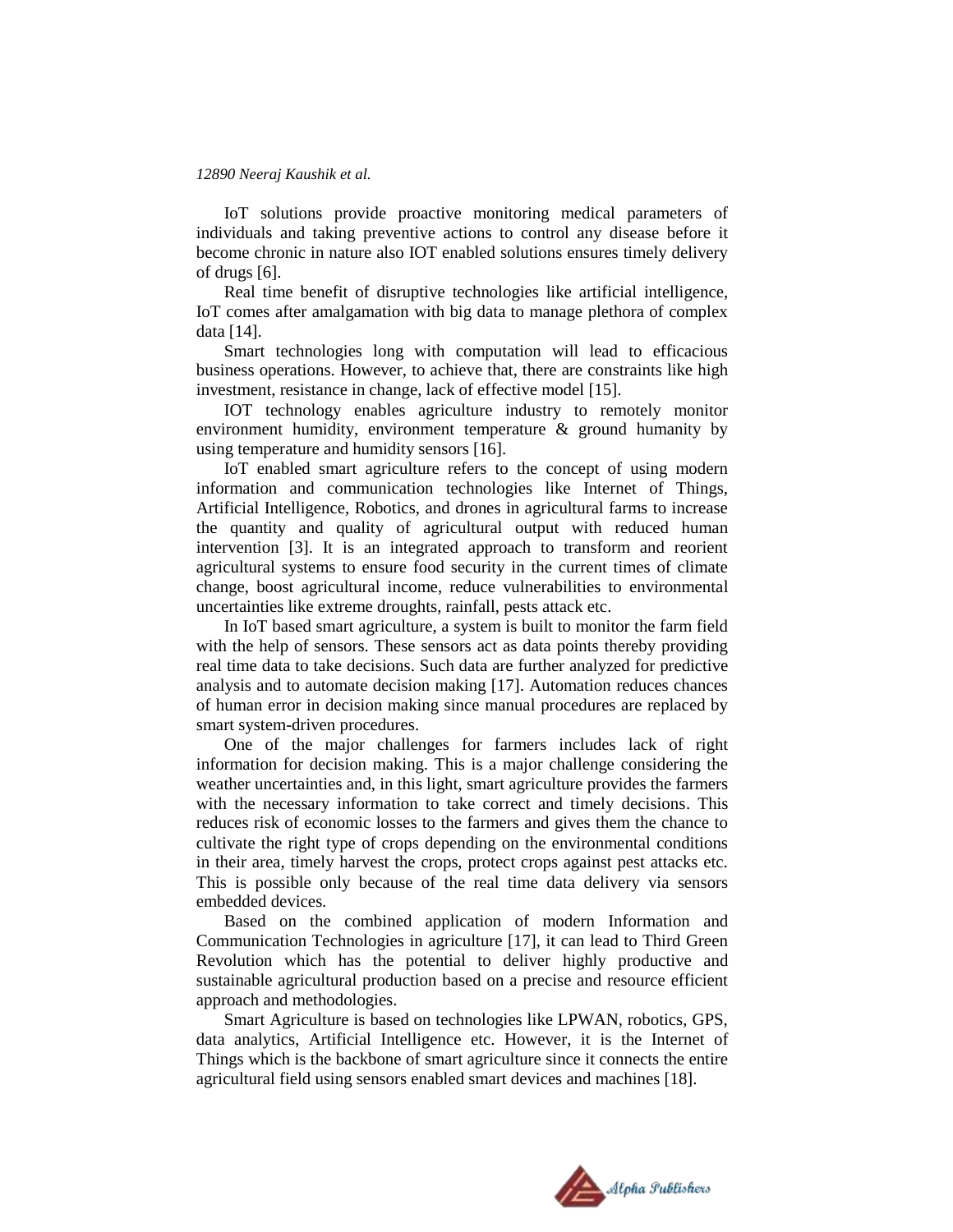This makes the agricultural processes data driven and data enabled. Armed with such smart devices, farmers can now monitor the fields and make strategic decisions for the entire field or only the problem points from a remote location itself. It has enabled farmers to gain better control over the processes of not only growing crops but also raising livestock.

# **3 Applications & Implications of IOT**

IOT has implications in day today life of human being. Every human being uses transport to commute from one place to another place, cautious about his or family health issues, concerns about safety & security at home, trying to monitor  $\&$  control the things remotely for comfort  $\&$  security reasons. Enabling IOT in transport, health, home automation, safety & security makes them smart in nature. Therefore, human being knowingly or unknowingly will be using either IOT enabled products of services. It will enormously increase the quality of life of individuals, save time & money, proactive monitoring & controlling based on information generated from IOT enabled products & services. Table 1 provides Implications of IOT.

| Sr. No | Implications<br>Areas     | <b>Discussion Point</b>                                                                                                                                                                                                                                                    | Authors           |
|--------|---------------------------|----------------------------------------------------------------------------------------------------------------------------------------------------------------------------------------------------------------------------------------------------------------------------|-------------------|
| 1      | <b>Smart</b><br>Transport | Real Time Information & Intelligent<br>traffic control are resultant of smart<br>transportation.                                                                                                                                                                           | $\lceil 5 \rceil$ |
|        |                           | Vehicle to vehicle & vehicle<br>to<br>infrastructure communications will lead<br>to intelligent transportation & hence<br>traffic management will be<br>fully<br>integrated with IoT infrastructure.                                                                       | [6]               |
|        |                           | Solution to traffic congestion problem<br>deploying Intelligent<br>by<br>is<br>transportation system.                                                                                                                                                                      | $[7]$             |
|        |                           | Automated toll collection is done using<br>RFID or smart devices to solve problem<br>of traffic congestion, fuel wastage, air<br>pollution etc                                                                                                                             | $[19]$            |
| 2      | Smart<br>Homes            | Door control, gas/smoke detector<br>s, emergency button, are monitored $\&$<br>controlled remotely in smart homes.<br>Similarly controlling of home appliance<br>like air-conditioned, bulbs, washing<br>machine, refrigerators etc are part of<br>smart home application. | $[5]$             |

 **Table 1:** Implications of IOT

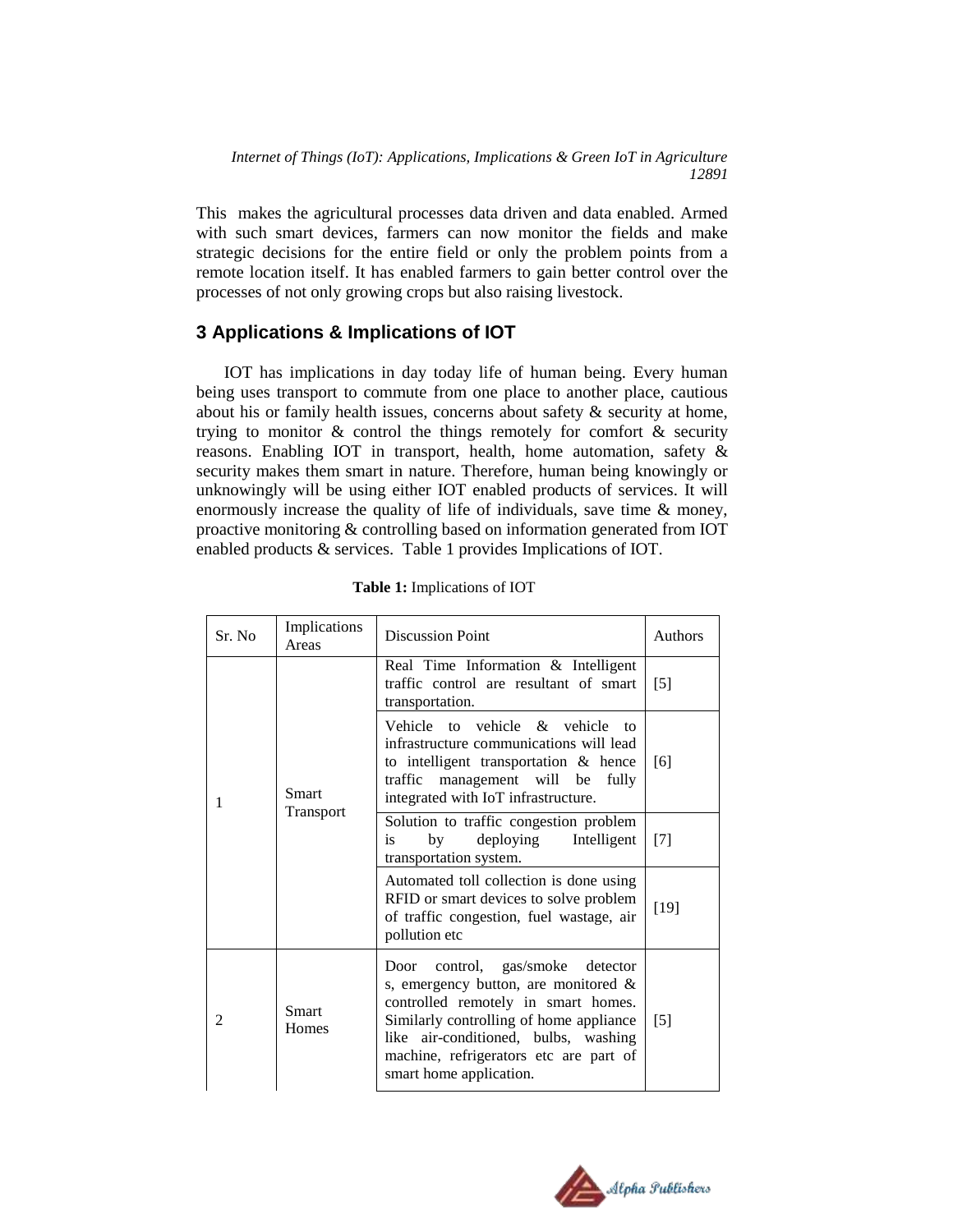|   |                             | Smart homes are connected through<br>wireless technologies and provide<br>automation,<br>security<br>home<br>&<br>surveillance.                                                                    | $[21]$            |
|---|-----------------------------|----------------------------------------------------------------------------------------------------------------------------------------------------------------------------------------------------|-------------------|
|   |                             | By using sensors in in smart homes, we<br>can make elderly people independent<br>for living alone in home.                                                                                         | $[24]$            |
|   |                             | Google's Nest is learning thermostat<br>for intelligent homes and can<br>be<br>connected to<br>smart doors,<br>bulbs.<br>wearables etc for making smart homes                                      | $[28]$            |
|   |                             | It is challenge for IoT system to<br>minimize the data from sensor gateway<br>and send data to user only when it is<br>required on real time basis.                                                | $\lceil 5 \rceil$ |
| 3 | Time<br>Real<br>Information | technologies and<br>big<br>IoT<br>data<br>generated real time data and hence it<br>will help in generating prediction and<br>sentimental analysis.                                                 | $[12]$            |
|   |                             | IoT technologies will disrupt the retail<br>industry by providing the real time<br>interactions between customer either in<br>physical or virtual stores.                                          | $[13]$            |
|   |                             | IoT technologies provide real time<br>information's<br>and<br>contribute<br>in<br>building good relationship with peers<br>in meeting common objectives.                                           | $[25]$            |
|   | Privacy<br>$\&$<br>Security | IoT contributes majorly in providing<br>security & community<br>the<br>home<br>security                                                                                                            | $[5]$             |
| 4 |                             | By using motion sensors, if any activity<br>is noticed in house or apartment,<br>camera is automatically turned on and<br>information can be send to nearest<br>police station and owner of house. | $[10]$            |
|   |                             | Security is critical and has threat at<br>device, communications, network &<br>application layer.                                                                                                  | $[11]$            |
|   |                             | Assurance of privacy & security in IoT<br>enabled services will increase the<br>people trust to use digital services.                                                                              | $[20]$            |
|   |                             | IoT security is enabled by protecting<br>communication network, protecting<br>devices, detect misbehaviour of devices<br>& know what to trust.                                                     | $[27]$            |
|   |                             | By using RFID health parameters $\&$<br>drug delivery can be monitored<br>efficiently.                                                                                                             | [6]               |

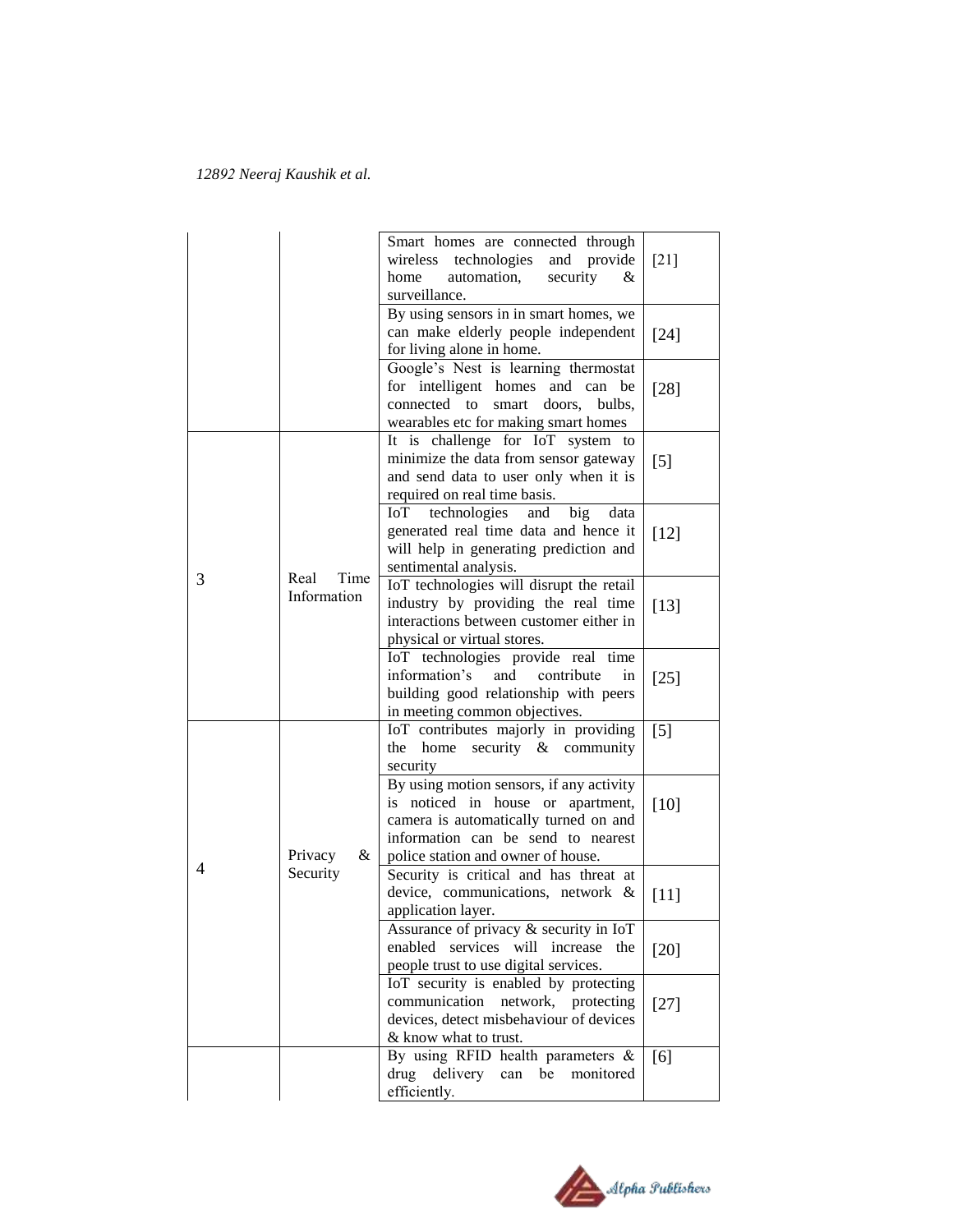|   |                      | solution shifts<br>IoT based<br>reactive<br>monitoring<br>of health<br>to proactive<br>monitoring.                                                                                                                                                                                         | $[22]$ |
|---|----------------------|--------------------------------------------------------------------------------------------------------------------------------------------------------------------------------------------------------------------------------------------------------------------------------------------|--------|
|   |                      | Real time information coming from<br>IoT solution will helps physicians to<br>monitor health remotely.                                                                                                                                                                                     | $[23]$ |
| 5 | Smart<br>Health      | Smart Homes<br>helping<br>elderly<br>to<br>their<br>health and online<br>monitor<br>assisting leads to live independent life.                                                                                                                                                              | $[24]$ |
|   |                      | IoT is used by clinical care by getting<br>data through sensors and sending<br>analysed data to processing centres for<br>actions.                                                                                                                                                         | $[26]$ |
|   |                      | With<br>wearable<br>$\&$<br>three-<br>sensors<br>dimensional accelerometers, health of<br>livestock can be monitored proactively.                                                                                                                                                          | $[3]$  |
|   |                      | IoT solutions are used in controlled<br>plant farming, livestock breeding, open<br>field<br>farming $\&$ aquaculture<br>and<br>aquaponics.                                                                                                                                                 | $[3]$  |
| 6 | Green<br>Agriculture | Sensor network collects temperature,<br>pressure, humidity etc data from fields<br>and send centrally for monitoring. To<br>save energy IoT devices must if turned<br>on, as an when they are required to<br>send data and only required data to be<br>shared. Renewable energy to be used | [4]    |
|   |                      | Using IoT Green technology, ground<br>humidity, environment humidity &<br>temperature<br>monitored<br>be<br>can<br>remotely.                                                                                                                                                               | $[16]$ |
|   |                      | IoT enabled solution predict crop yield<br>seeing<br>soil<br>nutrients<br>current<br>information.                                                                                                                                                                                          | $[17]$ |
|   |                      | Blue tooth & LPWAN enabled network<br>consumes less power and more suitable<br>in agriculture sector for collecting field<br>data.                                                                                                                                                         | $[18]$ |

# *3.1 Smart Homes*

# *3.1.1 Home Security & Monitoring*

IOT will help in enabling the window/door control, detecting gas/smoke at early stage by using sensors. This helps in looking after elderly & children.

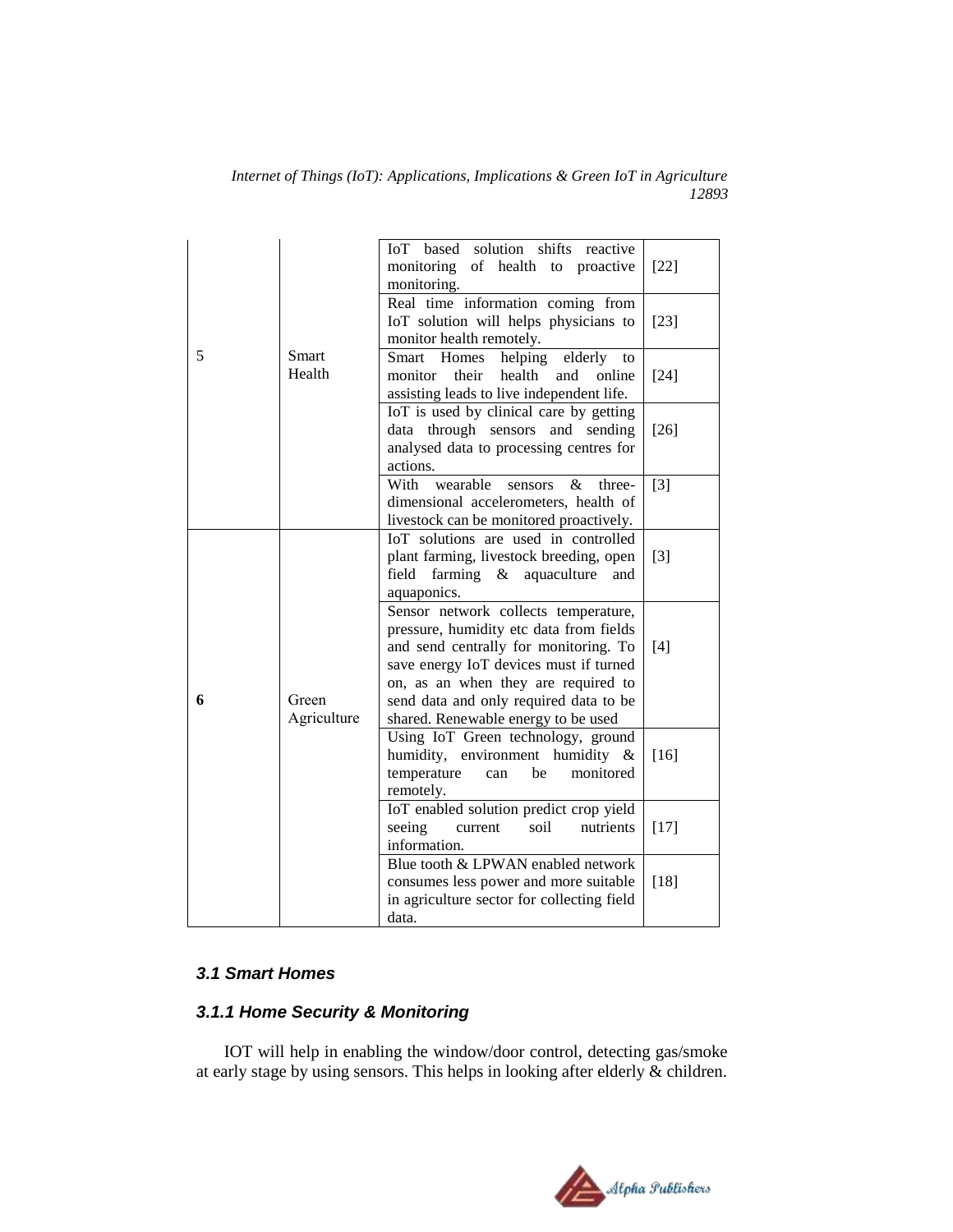#### *3.1.2 Appliance Control & Monitoring*

By using sensors, Wi-Fi & smart phones home appliance like air conditioner & washing machines, lighting etc can be controlled & monitor remotely.

### *3.2 Smart Transport*

For better safety & accuracy in navigation, IoT components like smart phones, sensors, actuators etc can be deployed in transport vehicles like cars, buses, trains.

#### *3.2.1 Proactive Road Planning*

Government can plan better by using real time and accurate information received from IoT platforms. Climate changes information can be provided by using smart roads.

#### *3.2.2 Fare Collection & Toll System*

IoT enabled solutions provide automatic fare collection at tolls. Fastag is designed as smart toll collection system in India. RFID (radio frequency identification) technology is used to collect the payment. By implementing the Fastag, it reduces the time taking to collect the fare, reduce the wastage of fuel consumption & reduce traffic jam from high to average. Online recharge facility also saves time & fuel wastage.

#### *3.3 Smart Security & Safety*

Security  $\&$  safety of every individuals should be utmost priority. Therefore, to enable smart security  $\&$  safety mechanism, IOT enabled devices, sensors, actuators are being used to send the alerts to respective centers.

## *3.3.1 Information to Control Centers*

RFID cards are being used to monitor the information of any individual residing in the city or apartment or companies etc. Devices automatically stores the information into central database. Centralized database helps government or society authorities or companies to plan or improve services.

#### *3.3.2 Information to Police Control Centers*

Police can monitor and take actions based on the information received through IOT enabled devices. Sensors like ESP-8266 can be connected to

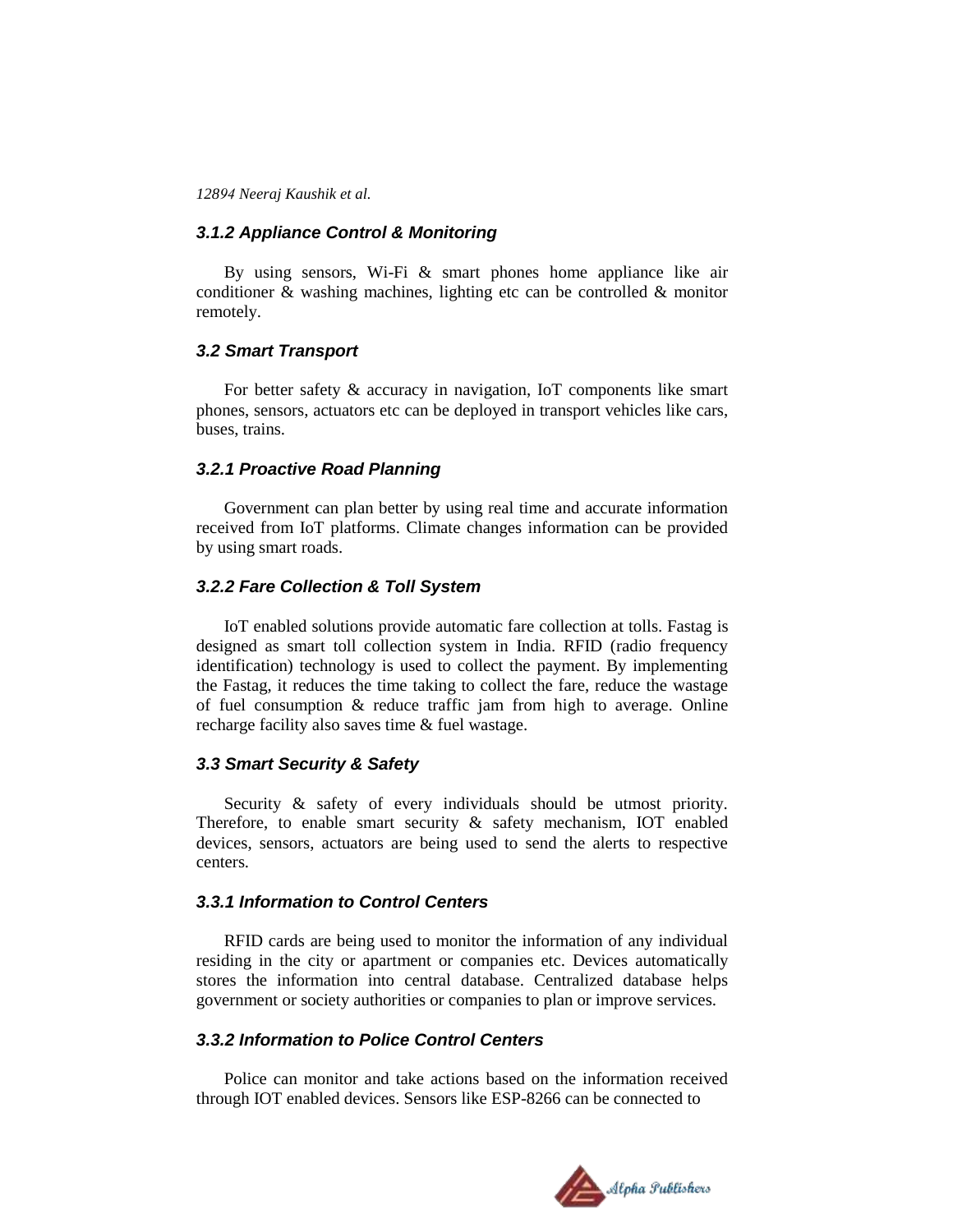Arduino server for processing information (Location, Name, contact number) and share with police control centers

# *3.3.3 Information to Fire Control Centers*

Heat & Fire control sensors detect the fire & smoke, sends information to server. Which further process the information and share with fire control center.

# *3.3.4 Emergency Information to Health Centers*

IOT enabled emergency switch can be deployed in apartments or homes, where individuals or elderly people are living alone to send the information to nearby Health centers or hospitals for immediate support.

# *3.3.5 Surveillance*

Smart cameras are connected to Wi-Fi to share apartment or home video footage online to the owner. Therefore, owner can surveillance, as and when required.

# *3.4 Real Time Information*

IOT enabled devices sends real time data to centralized server, which can be used for "nowcasting" or "forecasting". It will help in time management. Anywhere, Anytime Access to Information Since IOT enabled devices sends real time data over the internet, therefore information can be extracted  $\&$ used from anywhere and anytime. Resulting into saving of time.

# *3.4.1 Real Time Interaction with Customer*

Purchasing using smart phones, increase real time interaction between customer & entrepreneur. Customer's choices on product & feedback mechanism give fare idea on demand management. Therefore, accordingly supply can be managed.

# *3.4.2 Better Service to Customer*

Real time information, will help entrepreneur or business man to analysis, plan and provide better services to the customer. Customer behavior can be easily predicted.

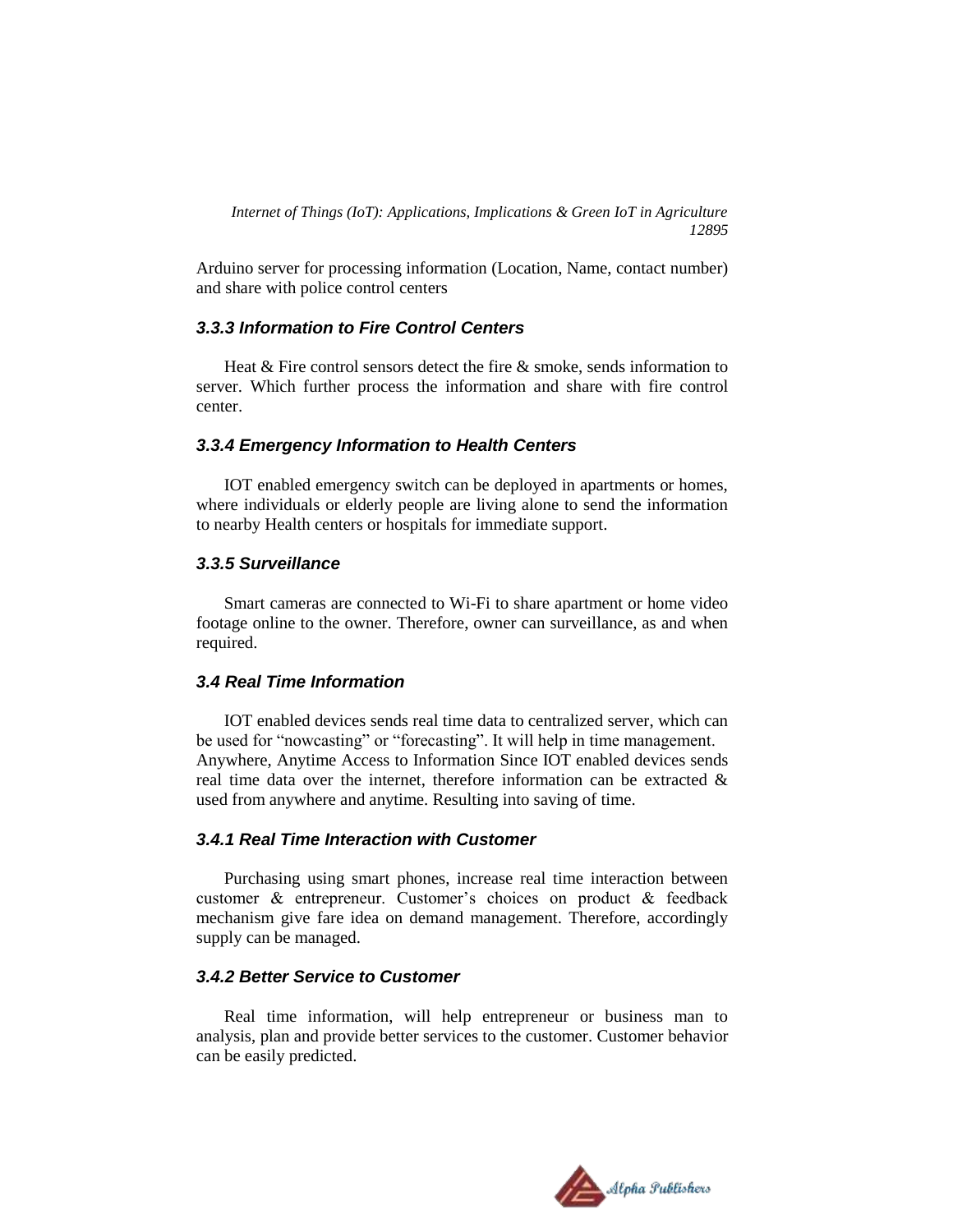# *3.5 Smart Health*

#### *3.5.1 Preventive Monitoring*

Wireless sensors can be deployed to save patient's life in critical diseases like heart malfunctioning, cancer, diabetes, stroke, Alzheimer etc.

#### *3.5.2 Independent Living*

IoT solutions will help in proactive monitoring of disease by using wearables, sensors etc. Smart applications connected to IoT components will trigger the alerts and notifications in case of any variations.

#### *3.5.3 Timely Supply of Drugs*

IoT solutions will significantly reduce time to reach the drugs at customer's premises by using IoT components. Helps in monitoring timely supply of drugs.

### *3.5.4 Medical Actions based on Information*

Temperature of drugs can be monitored using temperature sensors and drugs can be discarded if temperature exceed its threshold level. Smart labels can benefit patients by knowing information about dosages, expiry date etc.

#### *3.6 Green IoT Agriculture*

#### *3.6.1 Controlled Environment Planting*

Green house farming is done in controlled environment. Temperature, humidity & pressure sensors can be deployed to monitor the greenhouse environment. Can also be adjusted by using pumps, heaters & fans. This reduces labor costs by avoiding human intervention and prevents energy and production loss by maintaining favorable environment.

#### *3.6.2 Open Field Planting*

By using drone, data can be collected in open field agriculture. It is possible to detect disease and requirement of irrigation based on data collected through sensors. Sensors enabled devices known as weather stations are installed across the agricultural fields. These devices collect relevant data about the environment which area analyzed to map weather conditions. This enables deciding the types of crops suitable to the environmental conditions. Such smart devices measure various elements of weather like temperature, humidity, atmospheric pressure, wind,

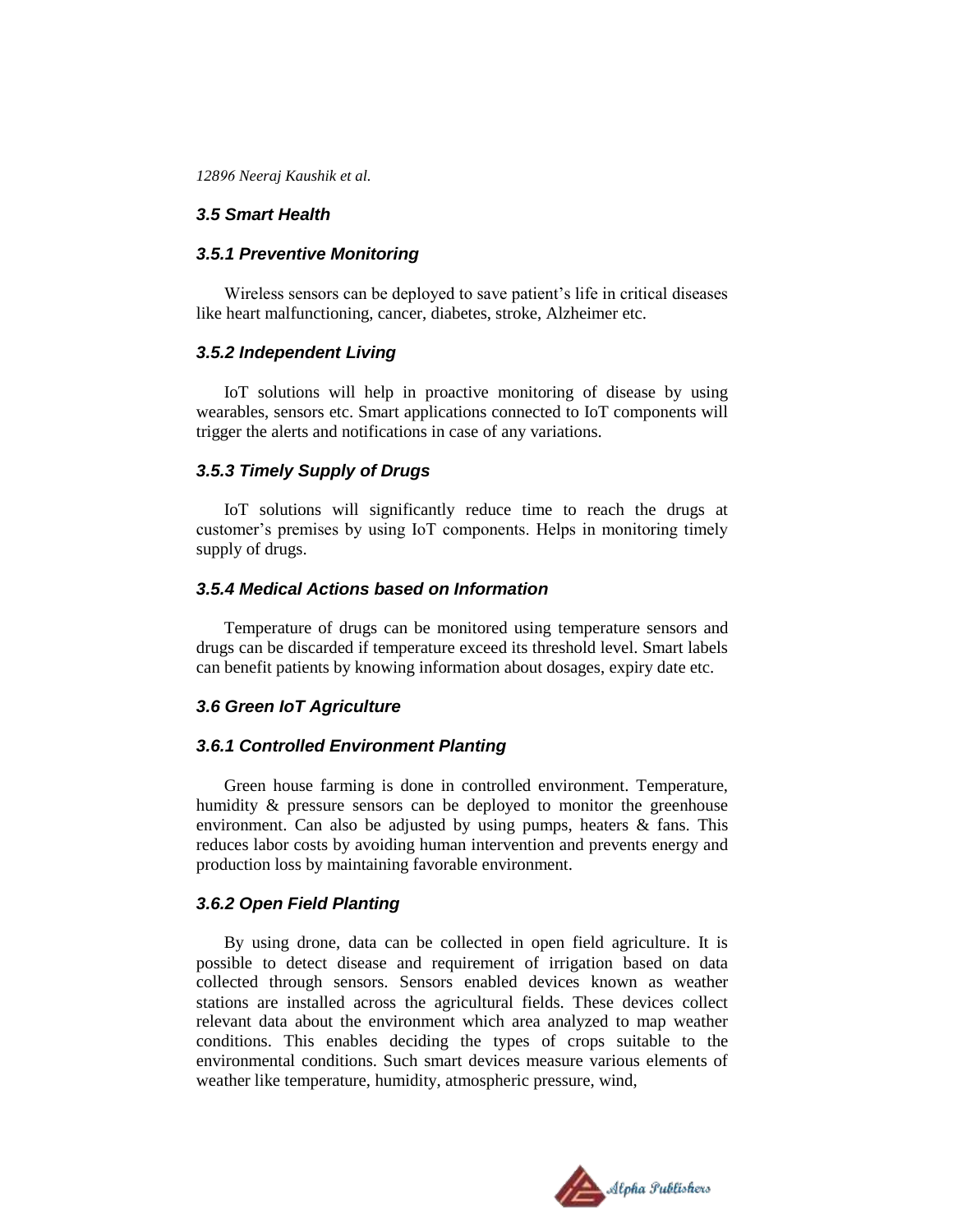precipitation etc. A better understanding of the environment enables improved decision making and therefore, better results in agriculture.

#### *3.6.3 Livestock Breeding*

Livestock growth in expected environment can be monitored by using temperature & humidity sensors. Feeding details can also be recorded by using sensors. This enables monitoring their nutritional needs, health monitoring, location monitoring, disease prevention etc. Sick animals can be easily identified and can be separated to prevent mass outbreak of infectious diseases.

#### *3.6.4 Monitoring & controlling Aquaculture*

IoT sensors can be used in fish farming and monitor water quality, temperature, oxygen & pH etc

#### *3.6.5 Monitoring & Controlling Aquaponic*

IoT sensors helps in monitoring the growth of aquatic creatures & hydroponic plants

#### *3.7 Implication Matrix*

IoT enabled solutions provide smart transport, smart homes, smart health monitoring, real time information to address security & safety concerns. Each IoT applications has its own implications in society, which will have larger impact on day to day life. Day today problems in society, can be addressed to a large extend by implementing IoT technology and ameliorate quality of life. Figure 4 shows Applications Vs Implications.

| <b>Microsoft</b>       |                                        |                                       | micrim                    |                                       |                                    |
|------------------------|----------------------------------------|---------------------------------------|---------------------------|---------------------------------------|------------------------------------|
| Suat Transport         | Better Novission and Safety            | <b>Boadive Boat Rammer</b>            | Fasculation & Individual  |                                       |                                    |
| <b>Start Executive</b> | Hone Security & Runsteiner<br>8.00     | Appliance Contact & Monstrong         |                           |                                       |                                    |
| <b>Infine immunes</b>  | Asmites Aertise Acres to Islandico     | Real Tome interaction with Customer   | Beter Service to Customer |                                       |                                    |
| Seatty & Britan        | Information to Control centers         | Information to Police control centers | Idonació Fe codal artes   | Energery information to Easth centers | kniker.                            |
| <b>Smart Eights</b>    | <b>Frenche Kontonio</b>                | interested into                       | Tinels supply of Dogs     | Maked Actions based on Information    |                                    |
| <b>Geo WT Apicihos</b> | <b>Controlled Environment Planters</b> | <b>Uhen Feld Ranters</b>              | Israeods Breaker          | Mandaire à controller Aquandres       | Konstance It controllers Accessors |

**Figure 4** Applications Vs Implications

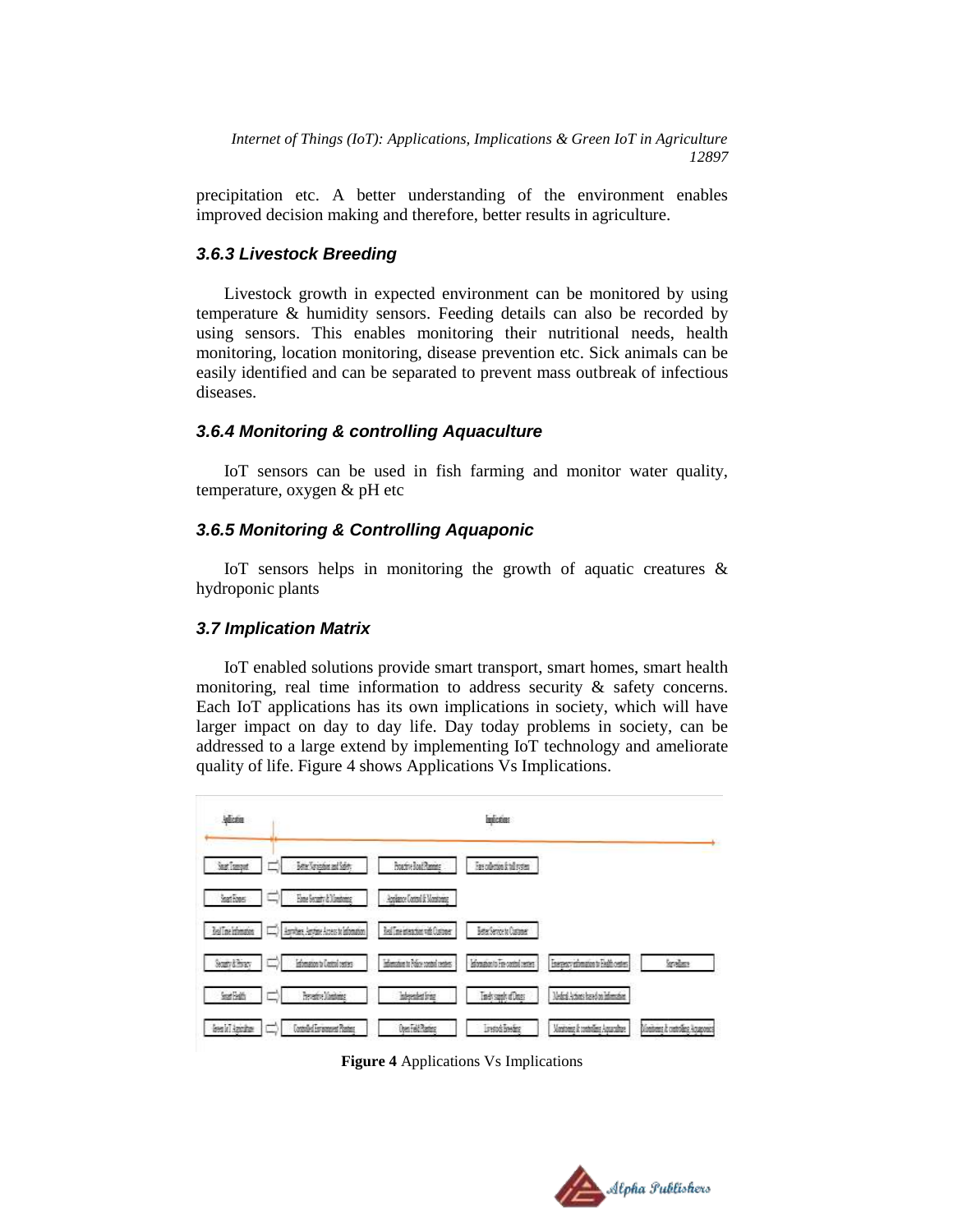## **4 Conclusion**

IOT enabled solutions prompt user to proactively monitor health, facilitate independent living being by sending alerts or notifications. Rule based information to control centers, police stations, fire stations & health care centers can be sent. Remotely monitoring elderly or children for safety & security. Real time information helps better plan & services to end customer. IoT enables users to access information from anyway & anytime. Home appliances can be remotely controlled & monitor. Smart solutions like Fastag helps in saving time, reduces wastage of fuel & avoid traffic jams. Green IoT in agriculture helps in remotely monitoring & controlling agriculture by using sensors data, improve efficiency, increase agility, increase revenue. Therefore, IoT implementations ameliorate quality of life in the society. This paper has established the findings based on the literature review, which has further contributed in forming the implication matrix. In future research, IoT implications can be established by doing empirical analysis.

# **References**

- [1] Gubbi, J., Buyya, R., Marusic, S., & Palaniswami, M. "Internet of Things (IoT): A vision, architectural elements, and future directions", Future Generation Computer Systems, Vol. 29, no. 7, pp.1645–1660, 2013.
- [2] Panetta, K. "5 Trends Emerge in the Gartner Hype Cycle for Emerging Technologies", 2020. Available online:https://www.gartner.com/: https://www.gartner.com/smarterwithgartner/5-trends-emerge-in-gartnerhype-cycle-for-emerging-technologies-2018/
- [3] Ruan, J., Wang, Y., Chan, F. T. S., Hu, X., Zhao, M., Zhu, F., … Lin, F. "A Life Cycle Framework of Green IoT-Based Agriculture and Its Finance, Operation, and Management Issues", IEEE Communications Magazine,Vol.57, no. 3, pp.90–96, 2019.
- [4] Nandyala, C. S., & Kim, H. K. "Green IoT Agriculture and Healthcare Application (GAHA)", International Journal of Smart Home, Vol. 10, no. 4, pp. 289–300, 2016.
- [5] Patil, M., Sutar, M., Waghmare, S., & Panmand, K. "Survey on energy consumption in wireless IOT", Ijcset.Com, vol. 7, no. 01, pp.19–23, 2016. Available online: http://www.ijcset.com/docs/IJCSET16-07-01- 007.pdf
- [6] Communications, W. P., Bandyopadhyay, D., & Sen, J. "Internet of Things - Applications and Challenges in Technology and Standardization", Wireless Personal Communications, Vol. 58, no. 1, pp. 49–69, 2011.
- [7] Murad, D. F. "Development of Smart Public Transportation System in Jakarta City based on Integrated IoT Platform", International Conference on Information and Communications Technology, 2018.

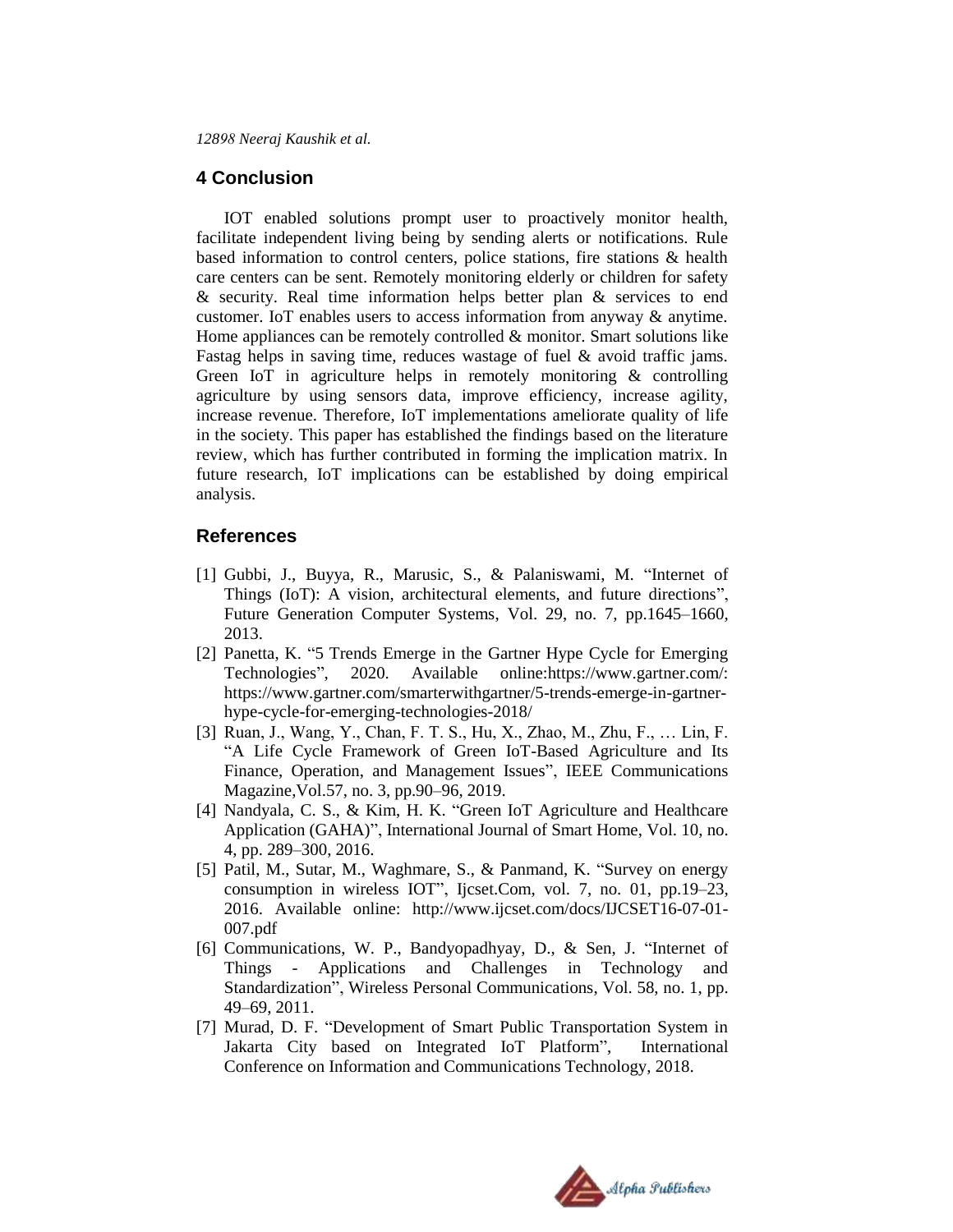- [8] Li, X., Lu, R., Liang, X., Shen, X., Chen, J., & Lin, X. "Smart community: An internet of things application", IEEE Communications Magazine, Vol. 49, no. 11, pp. 68–75, 2011.
- [9] Piyare, R. "Internet of Things : Ubiquitous Home Control and Monitoring System using Android based Smart Phone", International Journal of Internet of Things, Vol. 2, no. 1, pp.5–11, 2013.
- [10]Available online: https://www.thalesgroup.com/en/markets/digitalidentity-and-security/iot/inspired/smart-cities
- [11]Li, S., & Tryfonas, T. "The Internet of Things : a security point of view", Internet Research, Vol. 26, no. 2, pp. 337–359, 2016.
- [12] Stuti Saxena, Said Mansour ,. "Big data and Internet of Things (IoT) technologies in Omani banks : a case study", Foresight, Vol. 19, no.5, 2017.
- [13]Fagerstrøm, A., Eriksson, N., & Sigurðsson, V. "What's the "Thing" in Internet of Things in Grocery Shopping? A Customer Approach", Procedia Computer Science, Vol. 121, pp.384–388, 2017.
- [14]Vishnoi, S. K., Bagga,. "Artificial Intelligence Enabled Marketing Solutions : A Review", Indian Journal of Economics and Business, Vol.17, no.4, pp.167-177, 2019.
- [15]Vishnoi, S. K., Tripathi, A., & Bagga, T. "Intelligent automation, planning & implementation: A review of constraints", International Journal on Emerging Technologies, Vol. 10, no. 1, pp.174–178, 2019.
- [16]Garcia, G. T., Sanchez, V. M., Lopez Marin, C. N., Cortez, J. I., Rios Acevedo, C. A., Gonzalez, G. S., … Molina Garcia, M. D. C.. "Wireless Sensor Network for Monitoring Physical Variables Applied to Green Technology (IoT Green Technology)", European Journal of Electrical Engineering and Computer Science, Vol. 2, no. 2, pp.1–7, 2018.
- [17]Rajeswari, S., Suthendran, K., & Rajakumar, K.. A Smart Agricultural Model by Integrating IoT , Mobile and Cloud-based Big Data Analytics", IEEE International Conference on Intelligent Computing and Control (I2C2), 2017.
- [18]Yoon, C., Huh, M., Kang, S., Park, J., & Lee, C. "Implement Smart Farm with IoT Technology", International Conference on Advanced Communications Technology(ICACT), 2018.
- [19]Joshi, B., Bhagat, K., Desai, H., Patel, M., & Parmar, J. K. "A Comparative Study of Toll Collection Systems in India, International Journal Of Engineering Research And Development, Vol. 13, no. 11, pp. 68–71, 2017.
- [20]Kumar, H., Singh, M. K., Gupta, M. P., & Madaan, J. "Moving towards smart cities: Solutions that lead to the Smart City Transformation Framework", Technological Forecasting & Social Change,Vol.153, 2020.
- [21] Available Online [:http://www.tec.gov.in](http://www.tec.gov.in/)